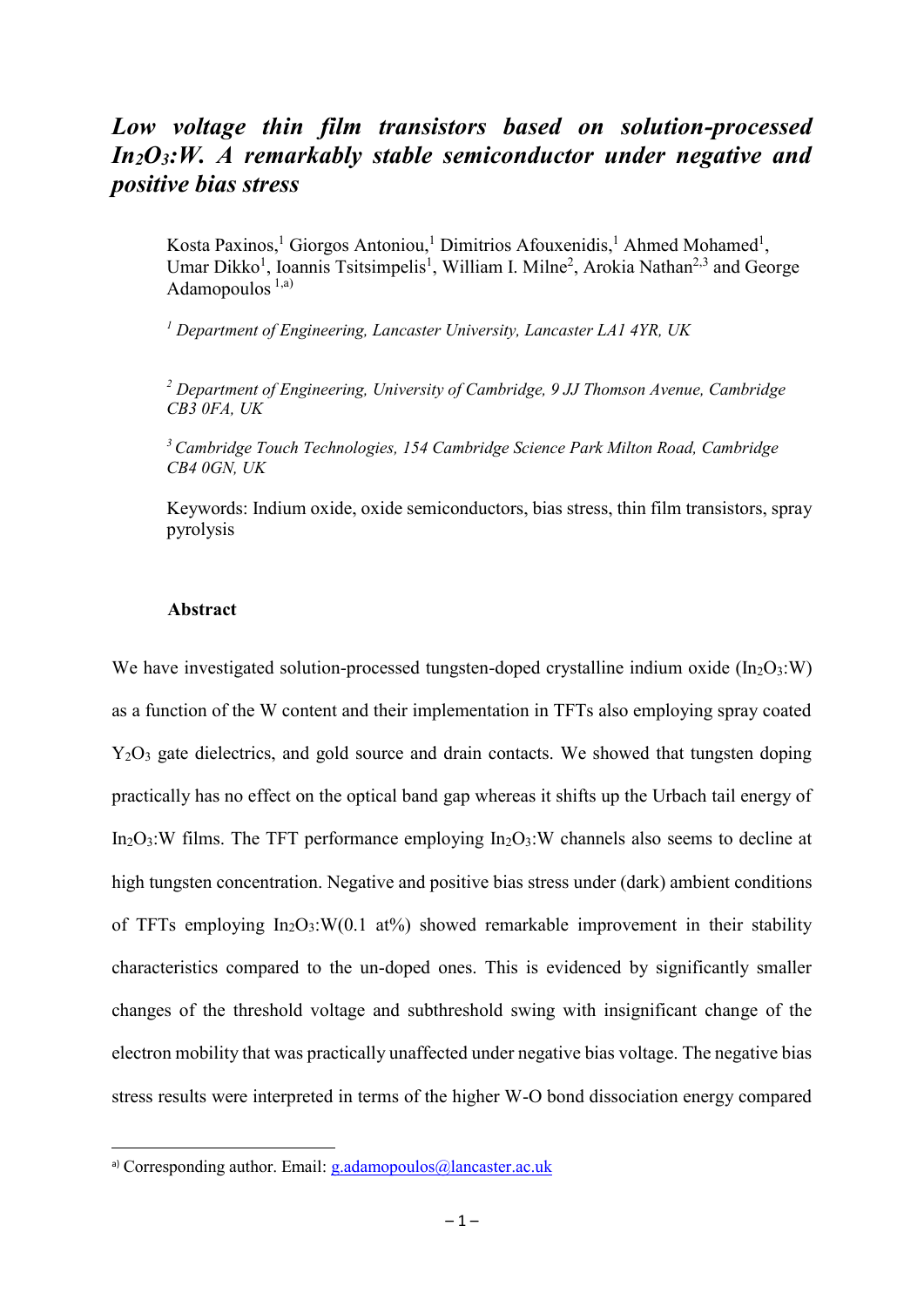to that of In-O, and the consequent oxygen vacancy suppression. However, the positive bias stability results in a reduced accumulation of electrons in the back channel due to atmospheric oxygen absorption. The results presented in this report demonstrate the potential for stable, low operational voltage, high performance metal oxide-based TFTs employing gate dielectrics also grown from solutions, at low manufacturing cost.

Thin film transistors (TFTs) based on metal oxide semiconductors have been attracting considerable attention over the last two decades as alternatives to a-Si due to their superior electrical performance coupled with optical transparency to visible light and mechanical flexibility. They have become highly desirable for applications in backplane electronics for active-matrix organic light- emitting diodes (AMOLEDs) including flexible displays and other newly emerging areas. Indeed, the performance of oxide-based TFTs, i.e. the carrier mobility, exceeds that of amorphous a-Si-based TFTs, and their stability characteristics exceeds that of organic semiconductors.

Amongst the family of metal oxide semiconductors,  $In_2O_3$  has received particular attention as it combines high electron mobility (160 cm<sup>2</sup> /Vs),<sup>1</sup> wide band gap  $(3.6 - 3.75 \text{ eV})^2$  and high optical transmittance in the visible spectrum. In more  $In_2O_3$ -based complex systems (such as InGaZnO or InZnO), the high electron mobilities originate from the indium oxide as In–O octahedra with an edge-sharing structure, remains in the amorphous state and the  $In^{3+}$  5s orbitals form extended conduction-band minima.<sup>3</sup>

The major drawbacks however of polycrystalline  $In_2O_3$  are related to the grain boundaries formation that cause electrical inhomogeneities and poor control of background carrier concentration that results in high off-currents. To suppress crystallization, several reports on TFTs implementing semiconducting channels based on  $In_2O_3$  have focused on InGaZnO, 4,5,6,7,8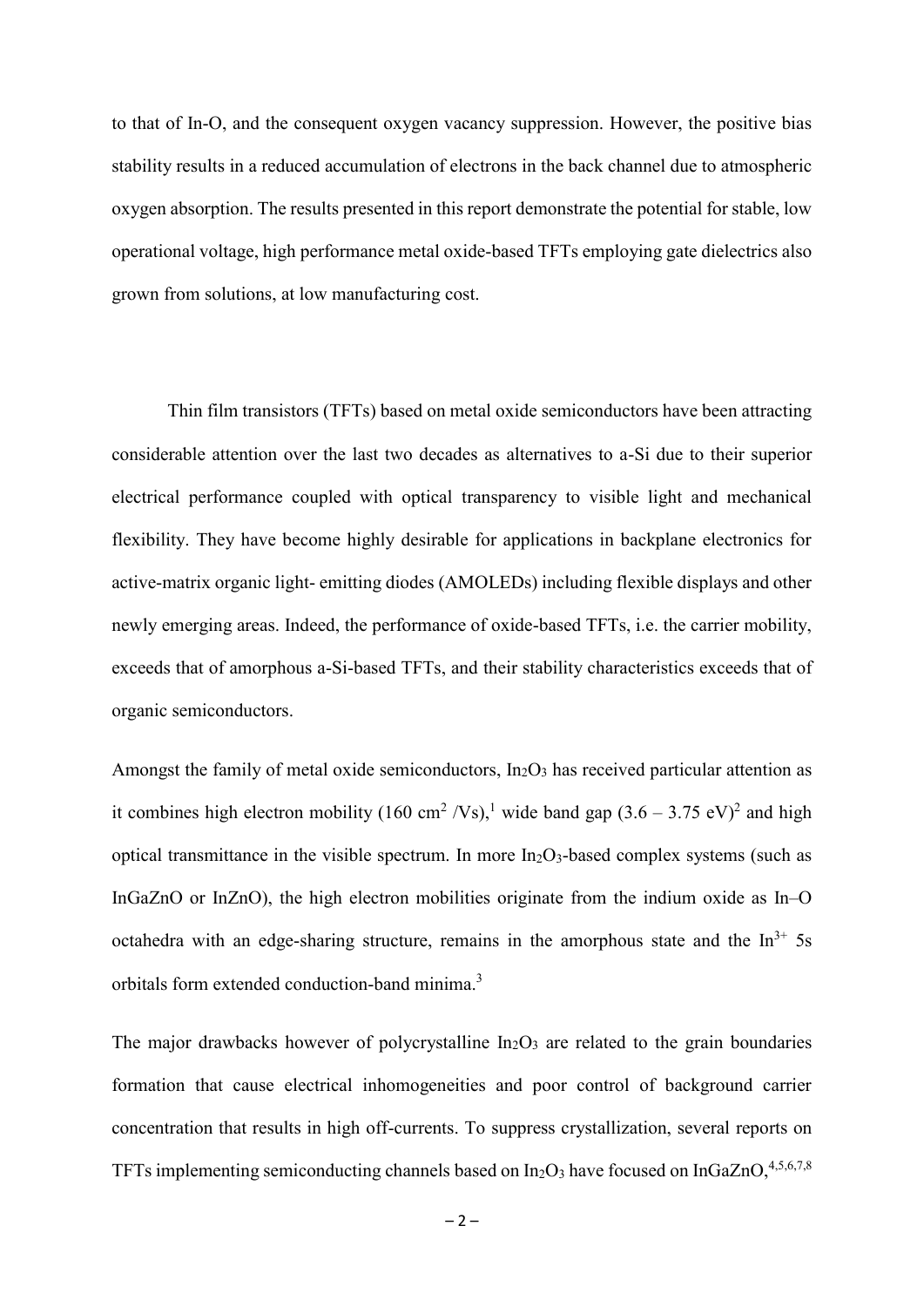$InZrZnO,9,10$  InHfZnO,  $^{11,12,13,14}$  InWZnO,  $^{15}$  InSiZnO,  $^{16,17}$  InScZnO,  $^{18}$  InTaZnO,  $^{19}$  InBZnO,  $^{20}$ InCZnO,<sup>21</sup> InGaO,<sup>22</sup> InGeO,<sup>23</sup> InHfO,<sup>24</sup> InSiO,<sup>25</sup>,<sup>26</sup> InWO,<sup>27</sup> and InZnO,<sup>28,29</sup> however works on doped  $In_2O_3$  have also been reported.<sup>25,30,31,32,33,34</sup>

In most cases, those  $In_2O_3$ -based semiconductors have been processed by a large number of vacuum-based and potentially costly techniques such as Atomic Layer Deposition, Sputtering, Pulsed Laser deposition, and e-beam deposition. However there are a handful of reports where solution-based techniques such as inkjet<sup>35</sup> printing, and spray pyrolysis<sup>36</sup>,<sup>37</sup> have also been employed.

In addition, considering that the TFTs' electrical stability strongly depends on the dielectric/semiconductor interface the choice of suitable dielectrics is equally of high importance as a high density of defects in the dielectric and dielectric/ channel interface will deteriorate the device performance and reliability.

Taking the above into consideration, here, we challenge the idea to explore the use of spray coating for the deposition of crystalline tungsten-doped  $In_2O_3$  ( $In_2O_3$ :W) paired with an equally spray coated  $Y_2O_3$  high-k dielectric. In contrast with the reported drawbacks associated with devices implementing polycrystalline thin films, this approach and deposition technique, produced devices with high performance and high TFT stability under both negative and positive bias stress. The choice of  $Y_2O_3$  as the dielectric was mainly due to its moderately highk dielectric value (in the range between 12 and  $20$ ),<sup>38</sup> good thermal stability, low leakage currents<sup>39,40</sup> as well as due to its lattice constant  $\alpha$ =10.604 Å,<sup>41</sup> which is comparable to that of  $In_2O_3$  (10.117 Å).<sup>42</sup>

In2O3:W films of typical thickness of about 12 nm were deposited by spray pyrolysis of indium chloride (InCl<sub>3</sub>) solutions in methanol (0.01 M) at a substrate temperature of 400 °C. Tungsten doping was achieved by simple chemical blending of  $InCl<sub>3</sub>$  with the desired quantity of  $WCl<sub>6</sub>$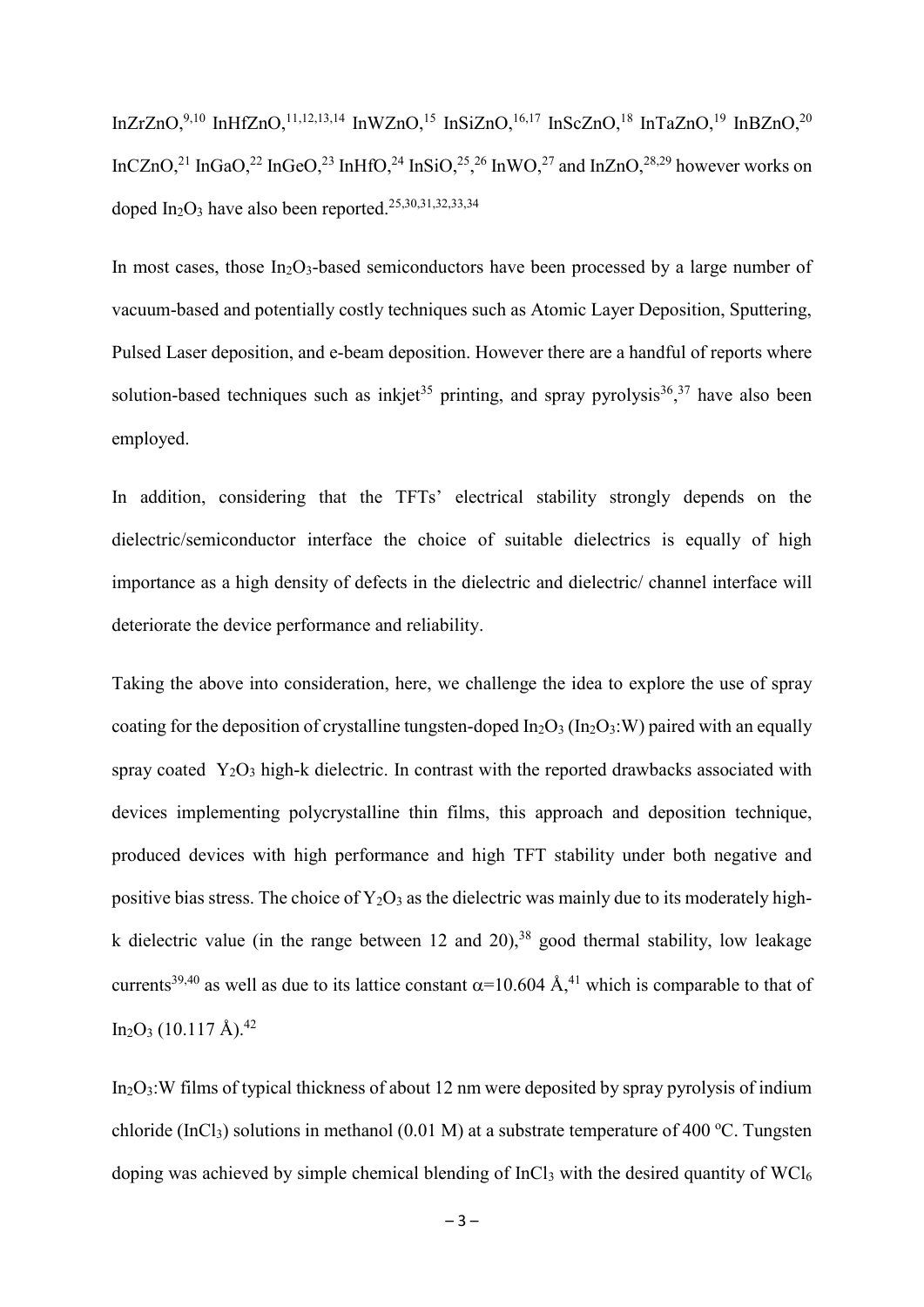solution in methanol (0.02 M) and aerosols of the solutions were spray coated on Glass/ITO/Y<sub>2</sub>O<sub>3</sub> stacks. Y<sub>2</sub>O<sub>3</sub> gate dielectrics of typical thickness of 50 nm were similarly spray coated onto prepatterned ITO-coated glass substrates from yttrium(III) acetylacetonate hydrate  $[Y(CH_3COCHCOCH_3)_3 \cdot H_2O]$  solutions in methanol as described elsewhere.<sup>43</sup> In all cases, a conventional pneumatic airbrush (nozzle size 0.2 mm) operating at 4 bar was used. The airbrush was held at a vertical distance of about 20 cm above the substrate and after a 5 s spray coating period the spray process was interrupted for 20 s to allow for the vapors to settle. The cycle was repeated until films of the desired thicknesses were obtained. The dielectric properties of  $Y_2O_3$  gate dielectrics of different thicknesses were investigated using a metalinsulator-metal (MIM) configuration with aluminum contacts of different areas (in the range between  $0.025$  mm<sup>2</sup> and 1 mm<sup>2</sup>) that were evaporated through a shadow mask onto glass/ITO/dielectric stacks. Similarly, aluminum metal source and drain electrodes were thermally evaporated under high vacuum through a series of shadow masks following  $In_2O_3$ : W deposition on the glass/ITO/ $Y_2O_3$  gate stacks. The bottom-gate top contact TFTs were annealed at 120  $\degree$ C in air and field effect and bias stress measurements were performed in dark under ambient conditions ( $T = 295$  K, RH= 58 %). To further demonstrate the deposition technique's versatility and large-area compatibility, as well as the device fabrication reproducibility, 18 devices for each doping ratio have been fabricated under identical conditions and TFT architectures over a deposition area of 12 cm x 12 cm.

Initially, the optical properties of  $In_2O_3$ : W films on fused silica substrates were investigated by UV-Vis absorption spectroscopy at wavelengths between 200 nm and 1000 nm using an Agilent Cary 5000 spectrometer. The Tauc plots (data not shown) indicate that the direct transition is the dominant transition involved and the linear dependence in the semi-logarithmic representation equally reveals Urbach-type behavior that is attributed to a structural disorder causing an exponentially decaying density of localized states at the band edges. As illustrated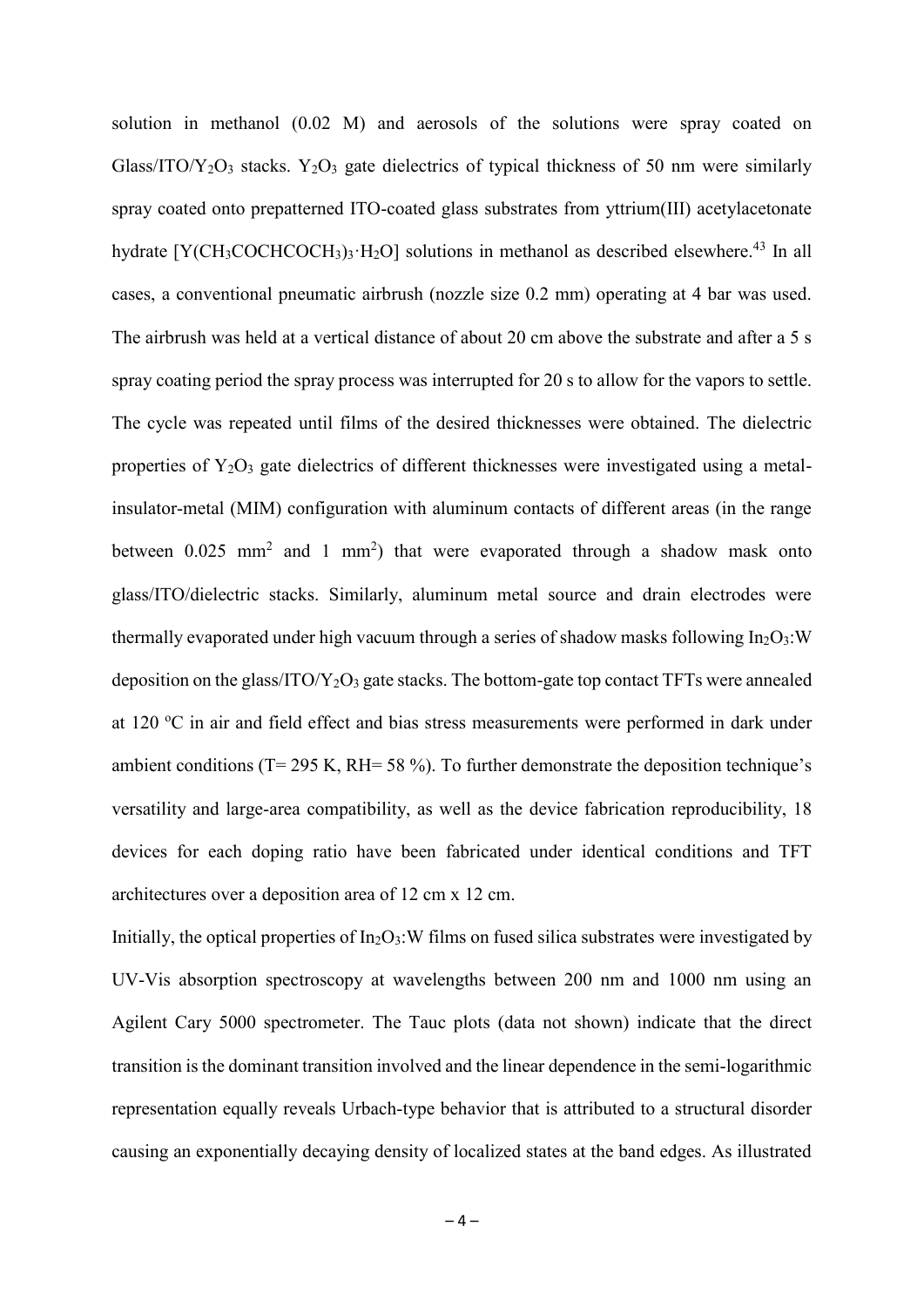in Fig. 1, the optical band gap practically remains unaffected by the inclusion of tungsten, however the Urbach tail energy shows a monotonic increase as a function of the tungsten to indium ratio suggesting a stronger tail due to increased defect concentration with increasing tungsten content.



Fig. 1: Optical band gap and Urbach tail energy of In<sub>2</sub>O<sub>3</sub>:W films as a function of the tungsten to In ratio (in the solution). The solid lines guide the eye.

The structure of the W-doped indium oxide films was further investigated by x-ray diffraction using a Rigaku SmartLab diffractometer with CuKα radiation operating at 45 kV and 200 mA equipped with a Ge(220)x2 monochromator,and a DteX250 1D detector. The XRD patterns (raw data) of W-doped  $In_2O_3$  as well as the lattice constant and average crystal size as a function of the W doping level, are illustrated in Fig. 2.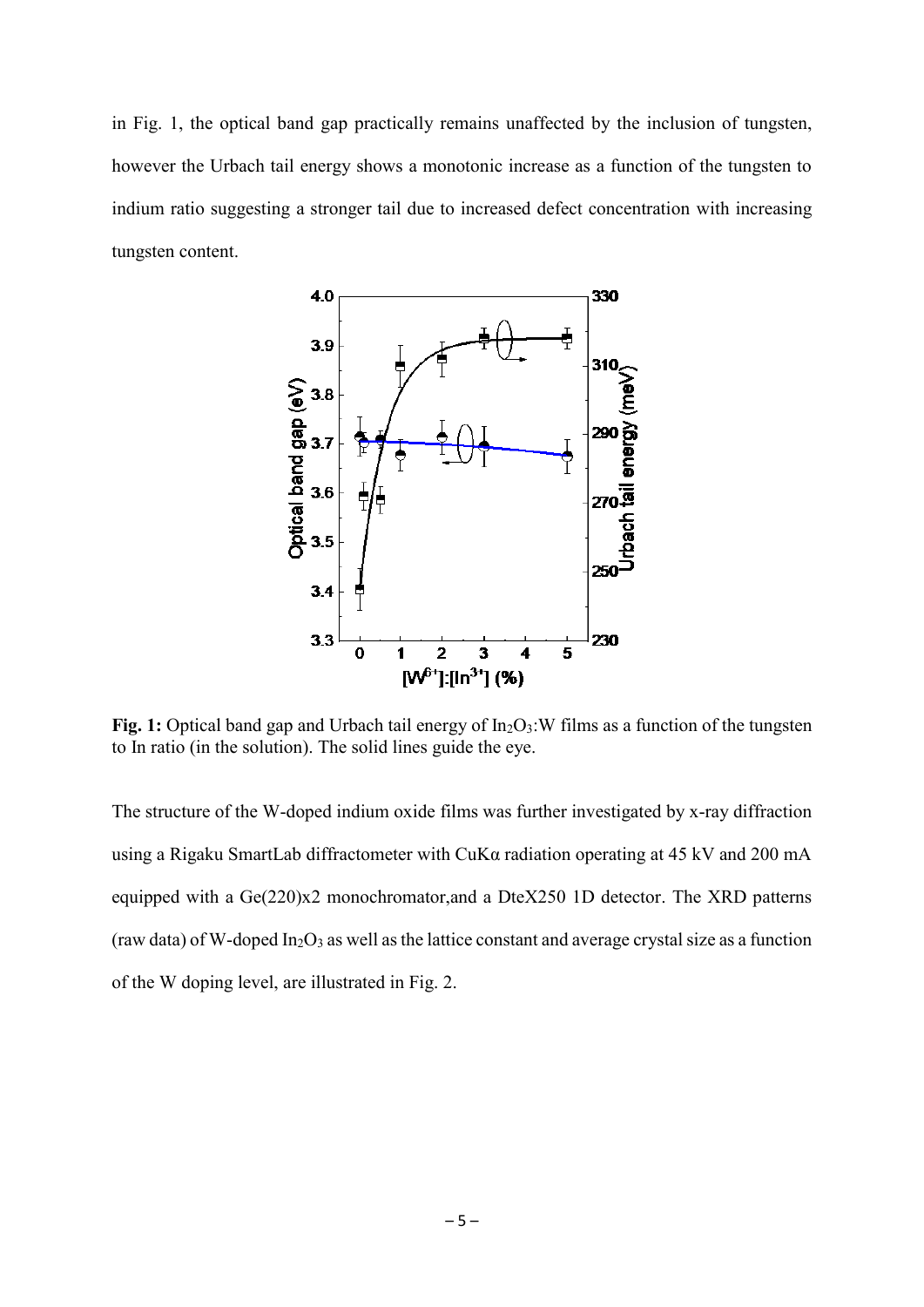

Fig. 2: a) XRD patterns and b) lattice constant and average crystal size of  $In_2O_3$ : W as a function of the W doping level. The solid lines are guides to the eye.

The XRD patterns suggest polycrystalline cubic bixbyite structure (JCPDS no. 71-2195) In<sub>2</sub>O<sub>3</sub> films exhibiting a preferred orientation along the (222) plane. The fact that no peaks associated to other compounds were detected, suggests that W doping hasn't altered the crystalline structure of  $In_2O_3$  host. As equally depicted in Fig.2, W-doping results in a monotonic increase of the average crystal size whereas the lattice constant shows a sharp increase for small doping content (suggesting the  $In_2O_3$  lattice expansion) reaching a plateau for higher doping levels. Assuming substitutional doping and given that the ionic radii of  $W^{4+}$  (66 pm),  $W^{5+}$  (62 pm) and  $W^{6+}$  (60 pm) are significantly lower than that of In<sup>3+</sup> (81 pm) such lattice expansion should then be attributed to interstitial doping, in line with the increased average crystal size. Additionally, the observed lattice small however distinct expansion for increasing the W content could also be attributed to increased defects density and impurities as well as lattice mismatches as reported for  $In<sub>2</sub>O<sub>3</sub>$ :Mo.<sup>44</sup>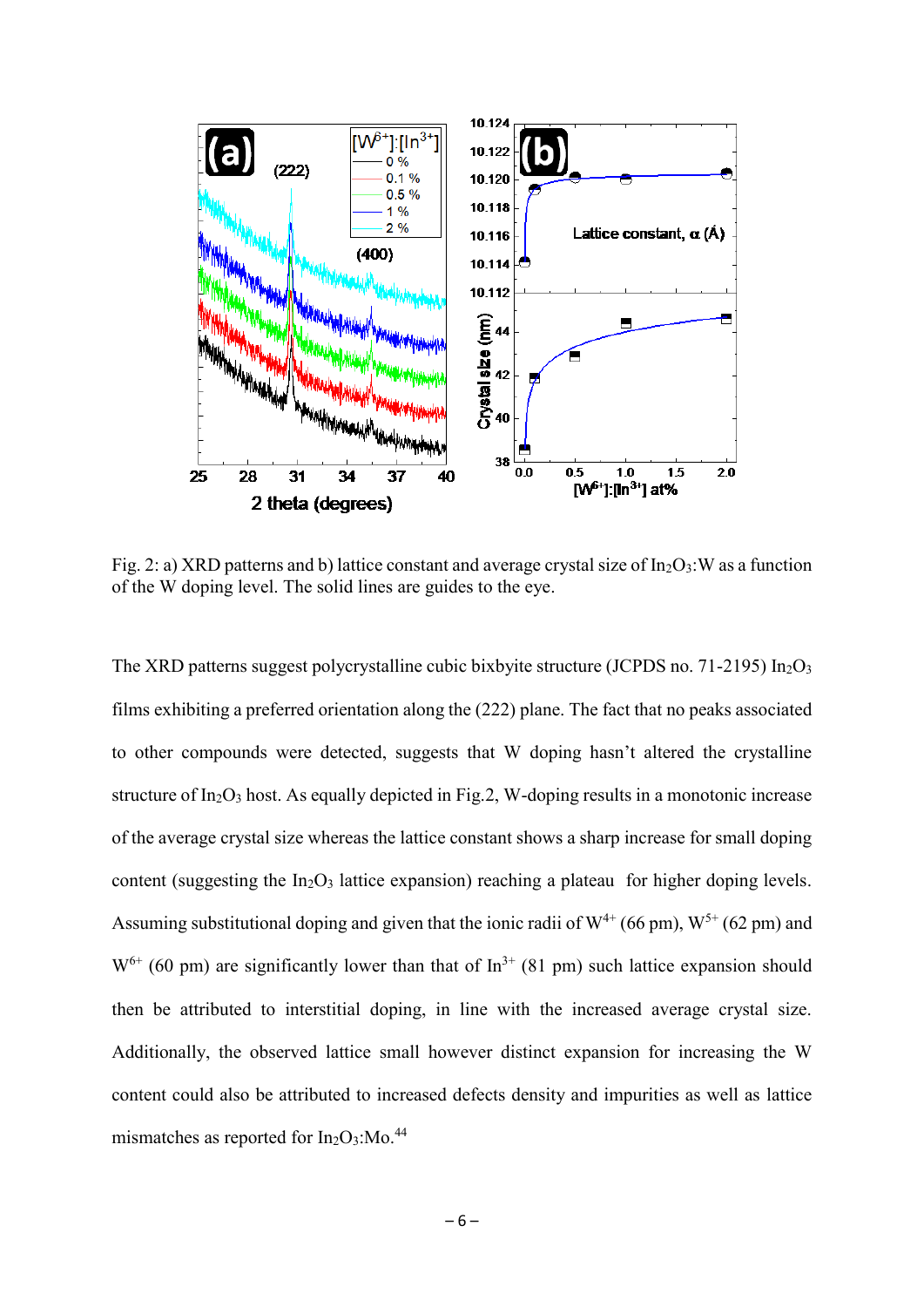Prior to the manufacture of the TFTs  $Y_2O_3$  gate dielectrics were deposited on ITO-coated glass. The dielectric properties of the  $Y_2O_3$  films are summarized in Fig. 3 where stable dielectrics of high capacitive density (218 nF/cm<sup>2</sup>) and low leakage current density of about 10 nA/cm<sup>2</sup> (at  $0.75$  MV cm<sup>-1</sup>) are illustrated.



**Fig. 3:** a) Bode plot and b) leakage current density of solution processed  $Y_2O_3$  gate dielectrics. Nyquist plot is show inset Fig. 3a.

Representative transfer characteristics, at saturation, of TFTs implementing  $In<sub>2</sub>O<sub>3</sub>:W$  channels with different tungsten to indium ratio in the precursor solutions are depicted in Fig. 4a. Also the TFT parameters are summarized in Fig. 4b.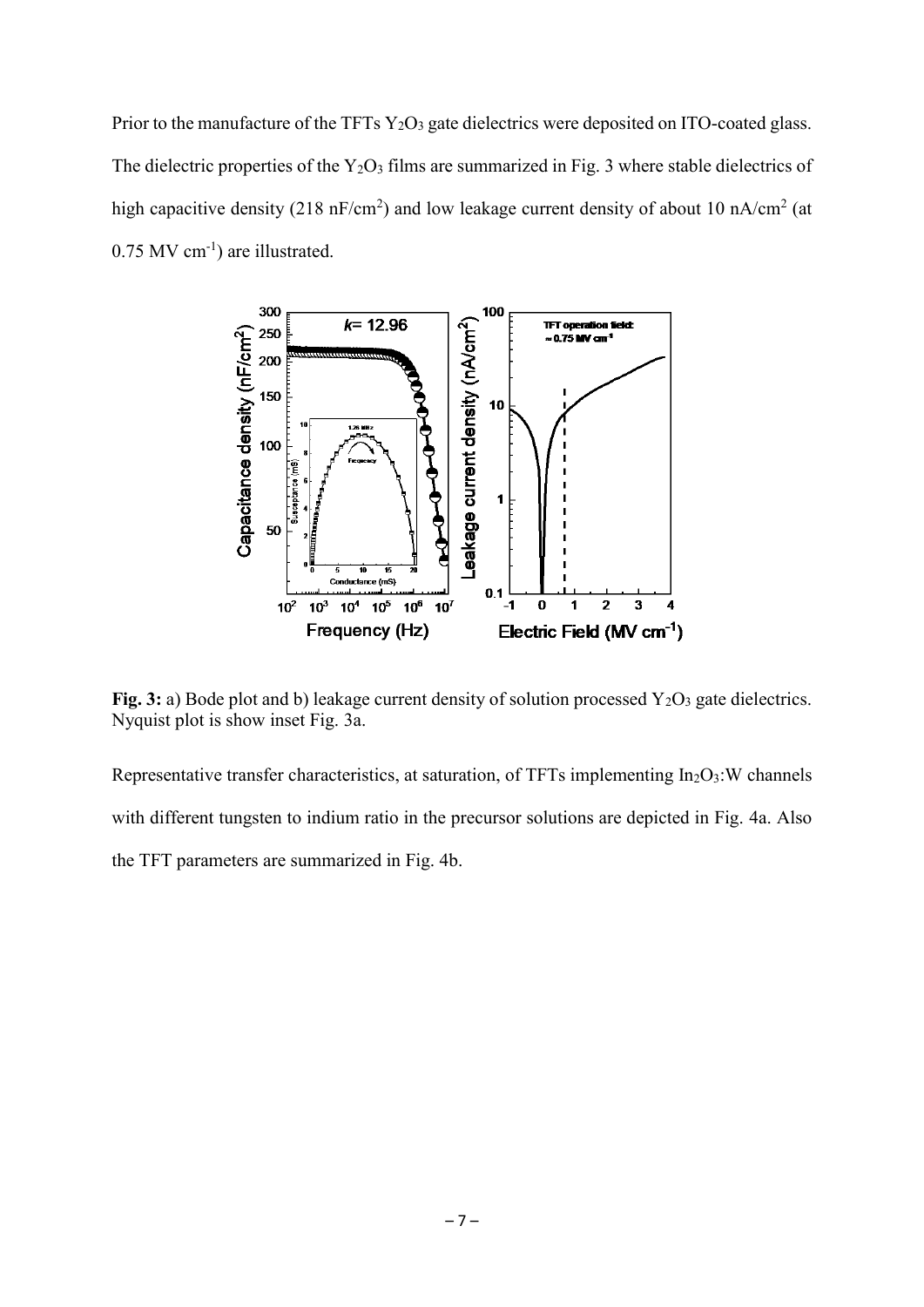

Fig. 4: a) Transfer characteristics (at saturation) of TFTs with In<sub>2</sub>O<sub>3</sub>:W channels of different W content. b) TFT parameters as a function of the tungsten to indium content (in the solution).

The TFTs exhibit excellent operating characteristics with low voltage, negligible hysteresis, current on/off ratio in the range between  $10^5$  and  $10^6$  and electron mobilities in the range between 16 cm<sup>2</sup> V<sup>-1</sup> s<sup>-1</sup> and 35 cm<sup>2</sup> V<sup>-1</sup> s<sup>-1</sup> depending on the tungsten content. The TFT parameter variations are further supported by the Urbach tail energy monotonic increase as a function of the tungsten to indium content, as evidenced by the device performance change i.e. the monotonic increase of the threshold voltage and subthreshold swing (and the interfacial trap density) as well as the monotonic decrease of the TFT mobility and on-to-off current modulation ratio. Equally, the off-state current ratio increases monotonically at higher Wdoping levels from 2.8  $\times$  10<sup>-10</sup> to 9.8  $\times$  10<sup>-10</sup> A (for the un-doped and heavily-doped films respectively) indicating the increased trap density for higher W-content, a finding that is supported by the subthreshold swing trend as well as the x-ray diffraction data. These TFT parameter trends denote oxygen vacancy suppression as previously reported for InGaZnO<sup>4</sup> and can be attributed to the higher W-O bonds dissociation energy  $(720 \text{ kJ mol}^{-1})$  with respect to that of In–O (346 kJ mol<sup>-1</sup>). Hence W incorporation allows oxygen to compensate the oxygen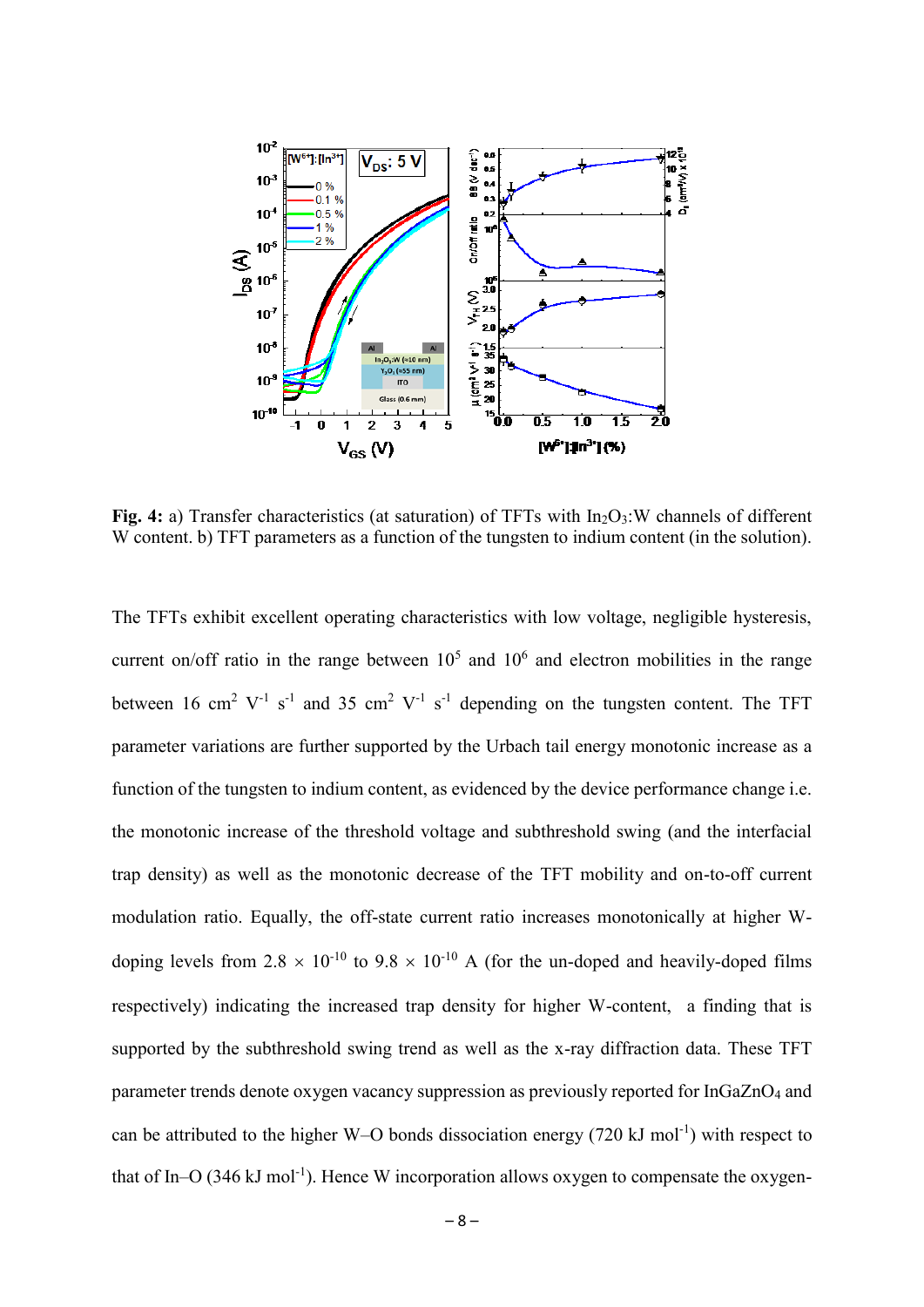deficient sites during the spray pyrolysis process. Similar results have been reported for TFTs with amorphous In-W-O deposited by DC magnetron sputtering.<sup>27</sup>

Notably, and in spite the obvious performance decline of TFTs with high tungsten content, TFTs with  $In_2O_3: W(at, 0.1\%)$  exhibit high performance in terms of electron mobility, compared to those using un-doped  $In_2O_3$ . Hence films of this doping level will be subject to further analysis.

To further examine the potential of  $In_2O_3$ : W-based TFTs, their stability under negative and positive bias was investigated. Fig. 5 shows the saturated transfer characteristics of TFTs with In<sub>2</sub>O<sub>3</sub> and In<sub>2</sub>O<sub>3</sub>:W (at. 0.1%) channels subject to negative bias stress ( $V_{GS}$ = -5 V) in ambient conditions (T= 295 K, RH= 58 %) and dark for durations up to 10,000 s.



**Fig.** 5: A representative set of transfer characteristics after negative bias stress ( $V_{GS}$ = -5 V) of TFTs using a) un-doped  $In_2O_3$  and b)  $In_2O_3$ : W(0.1 at%) semiconducting channels. Inset are the friction images of  $In_2O_3$  and  $In_2O_3$ : W(0.1 at%) films.

Although, positive bias stress effects are less important since the resulting positive threshold voltage shift, if any, can be compensated by an external driver circuit, TFTs with  $In_2O_3$  and In<sub>2</sub>O<sub>3</sub>:W(at. 0.1%) channels were subject to positive bias stress ( $V_{GS}$ = 5 V). Similarly, their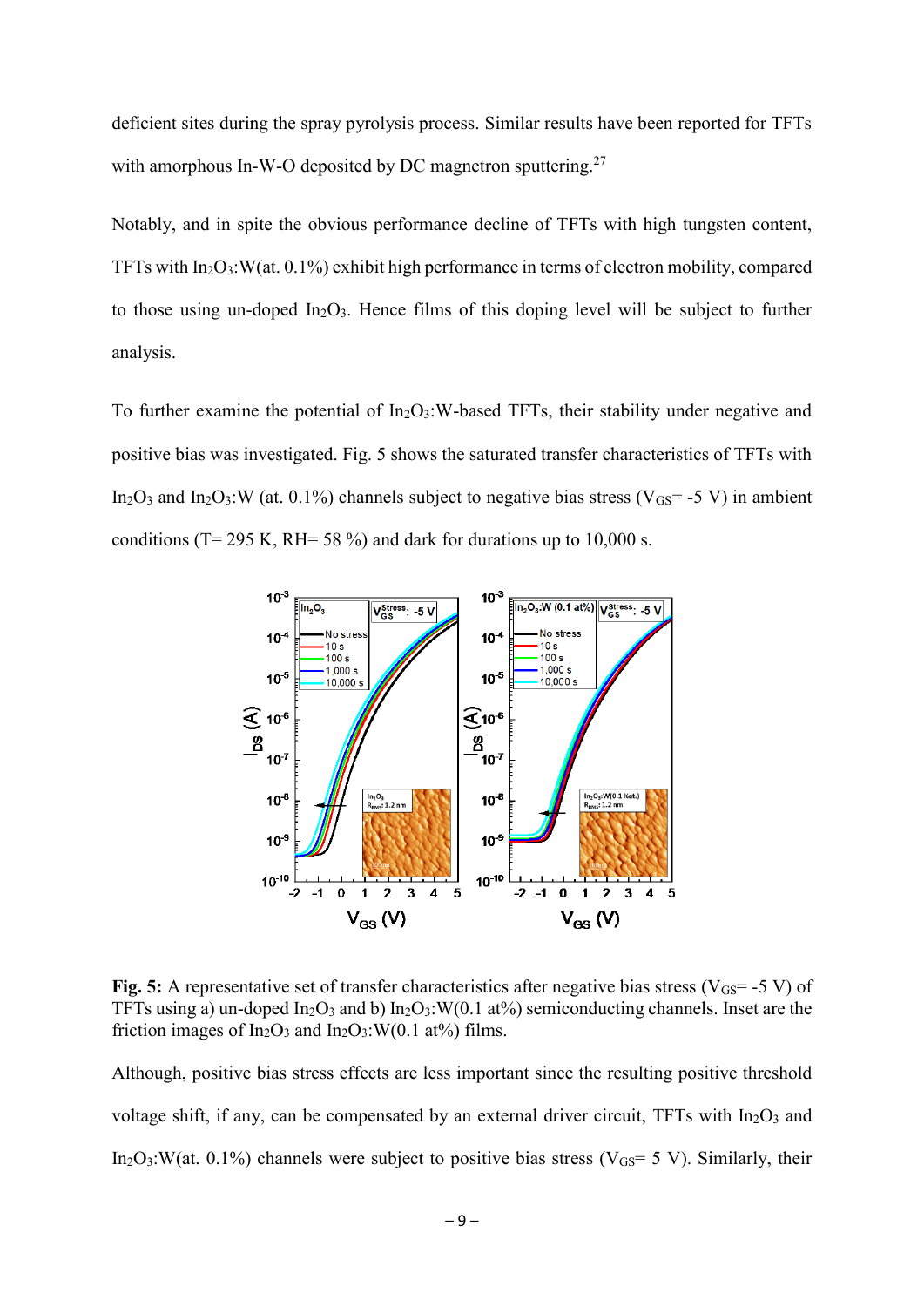saturated transfer characteristics are illustrated in Fig. 6.



**Fig.** 6: A representative set of transfer characteristics after positive bias stress ( $V_{GS} = 5 V$ ) of TFTs with a) un-doped  $In_2O_3$  and b)  $In_2O_3$ : W(0.1 at%) semiconducting channels.

The change of the main parameters after negative and positive bias stress of TFTs with undoped  $In_2O_3$  and  $In_2O_3$ : W(0.1 at%) semiconducting channels are summarized in Fig. 7. To note that the error bars represent the parameter's standard deviation of 18 distinct TFTs of the same channel length and width that were fabricated in different batches under identical conditions.



Fig.7: Left: Relative change of subthreshold swing, field effect mobility and threshold voltage of TFTs with un-doped  $In_2O_3$  and  $In_2O_3$ : W(0.1 at%) channels as a function of the time under negative and positive bias stress. Right: Extracted TFT parameters as a function of the bias stress time (right).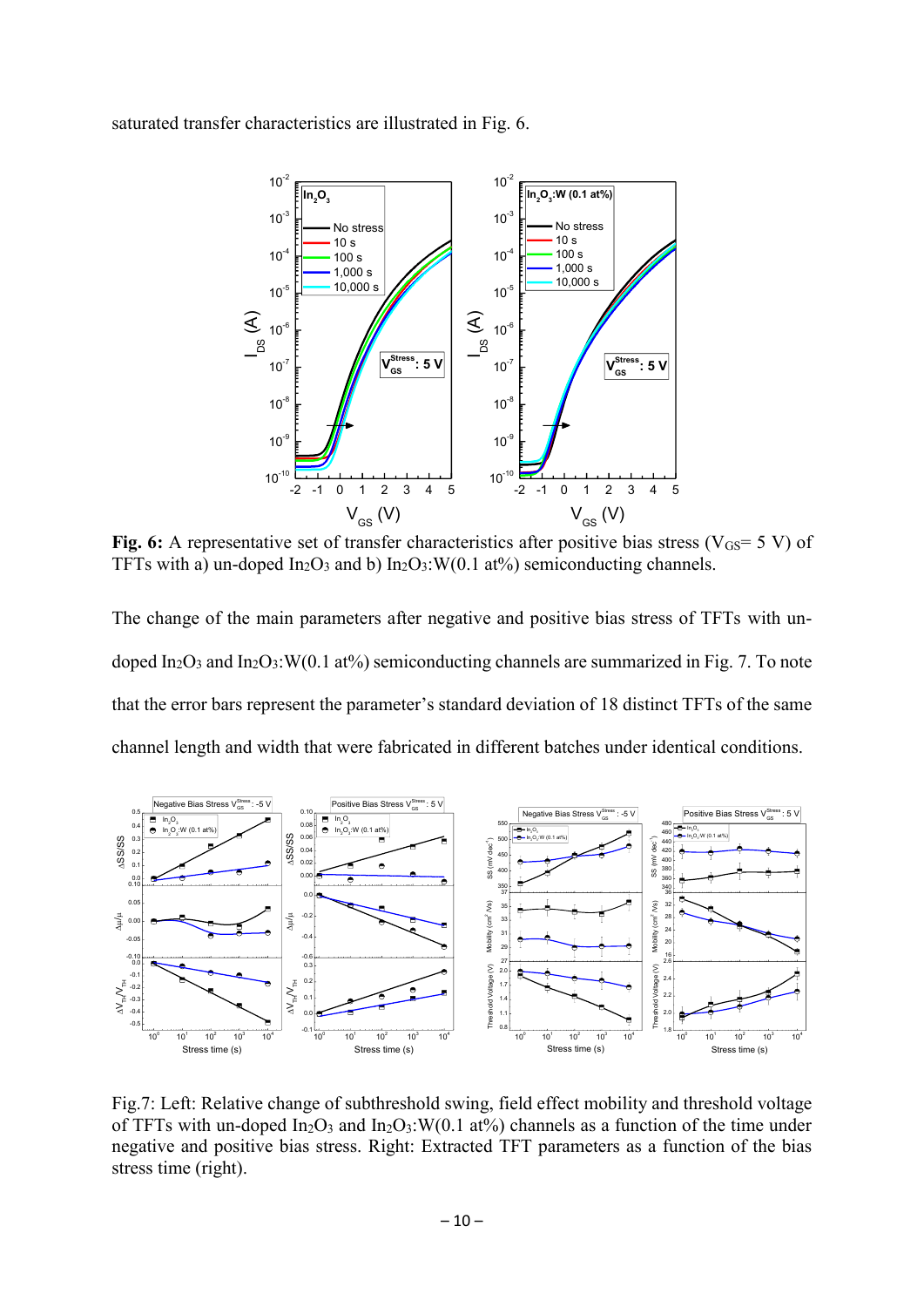In spite of the fact that no passivation layers were used, there was clearly negative bias stress stability improvement of devices with  $In_2O_3: W(0.1 \text{ at} \%)$  channels compared to those with undoped  $In_2O_3$  (see Fig. 7). More precisely, the electron mobility remained virtually unchanged whereas the subthreshold swing as well as the threshold voltage showed significantly improved immunity to negative bias stress. As mentioned before, we attribute this to the higher W-O bond dissociation energy compared to that of In-O and the consequent oxygen vacancy suppression.

We would also like to point out that the stability under negative bias stress was further improved for devices with channels of higher W content (data not shown). However their electron mobility significantly dropped from 35 cm<sup>2</sup> V<sup>-1</sup> s<sup>-1</sup> to 16 cm<sup>2</sup> V<sup>-1</sup> s<sup>-1</sup> for un-doped In<sub>2</sub>O<sub>3</sub> and  $In_2O_3: W(2 \text{ at} \%)$ , respectively. Although less prominent, W incorporation also improved the stability under positive bias stress, as depicted in Fig. 7. As expected, the threshold voltage shifts up toward positive voltages and has previously been attributed to oxygen-related electron-trapping states under positive bias. The considerable difference of the TFT parameters with and without channel doping is attributed to a number of factors such as electron trapping at the semiconductor/dielectric interface as well as atmospheric water vapor and  $O_2$  absorption. The latter is considered as the most probable scenario due to the formation of a depletion layer on the back channel, resulting in a positive threshold voltage shift $47$  and has been reported for very thin IGZO layers. Indeed, positive bias stress under ambient conditions, leads to excess electron accumulation in the channel layer as  $O<sub>2</sub>$  adsorption in the channel depletes electron carriers, which in turn shifts up the threshold voltage. In both cases, the considerable improvement of the subthreshold swing stability of the devices with W doped channels also reveals the limited defect creation at the channel/dielectric interface during bias stressing.

In conclusion, we have investigated solution-processed tungsten-doped crystalline indium oxide  $(In_2O_3:W)$  as a function of the W content and their implementation in TFTs also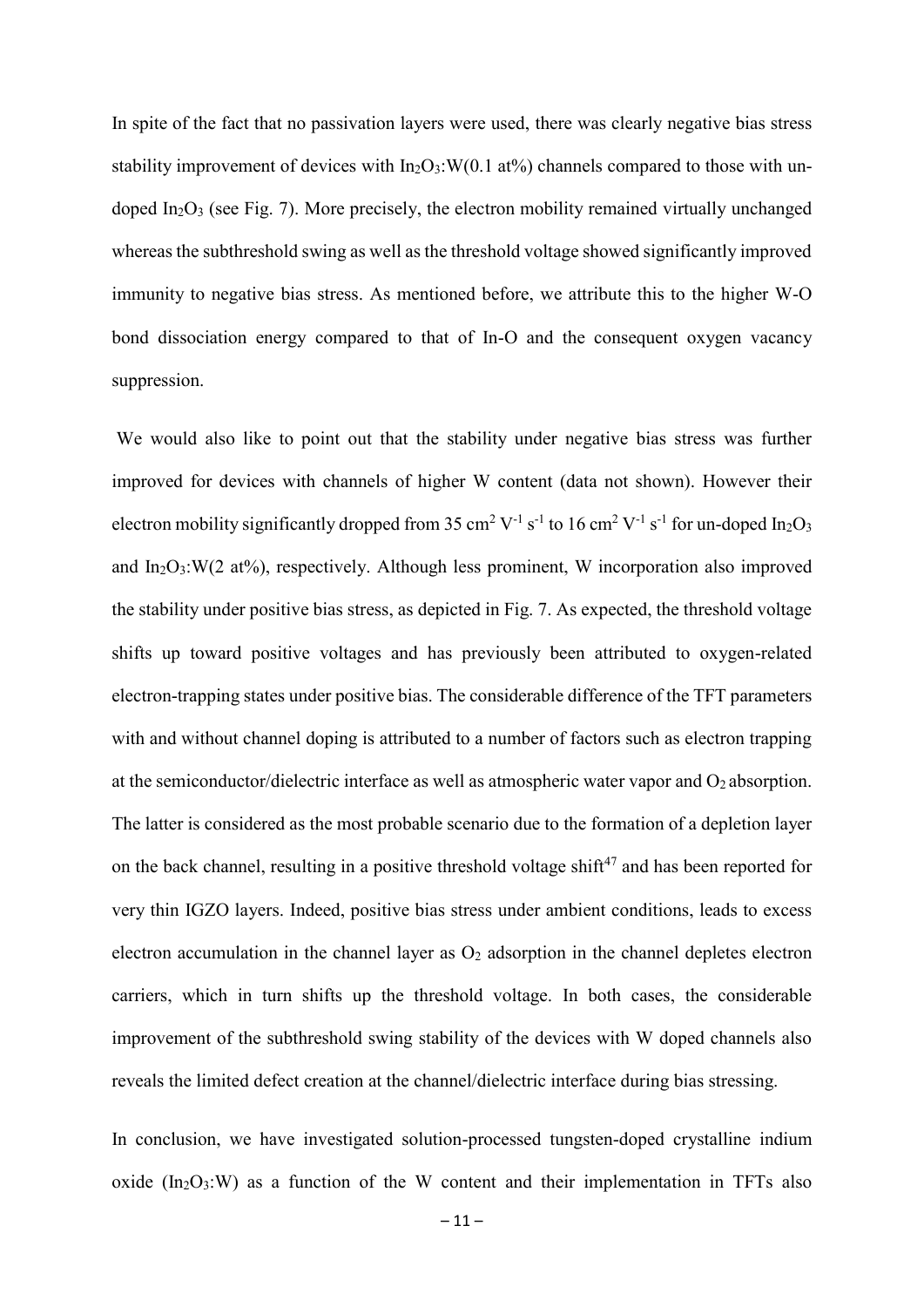employing spray coated  $Y_2O_3$  gate dielectrics, and aluminum source and drain contacts. We showed that tungsten doping practically has no effect on the optical band gap whereas it shifts up the Urbach tail energy of  $In_2O_3$ : W films. The TFT performance employing  $In_2O_3$ : W channels also seems to decline at high tungsten concentration. Negative and positive bias stress under (dark) ambient conditions of TFTs employing  $In_2O_3:W(0.1 \text{ at} \%)$  showed remarkable improvement in their stability characteristics compared to the un-doped ones. This is evidenced by significantly smaller changes of the threshold voltage and subthreshold swing with insignificant change of the electron mobility that was practically unaffected under negative bias voltage. The negative bias stress results were interpreted in terms of the higher W-O bond dissociation energy compared to that of In-O, and the consequent oxygen vacancy suppression. whereas the positive bias stability, in terms of a reduced accumulation of electrons in the back channel due to atmospheric oxygen absorption. The results presented in this report demonstrate the potential of the implementation of crystalline metal-oxide semiconductors based on  $In_2O_3:W$ , paired with  $Y_2O_3$  gate dielectrics, for stable, low operational voltage, high performance TFTs deposited from solutions, at low manufacturing cost.

## **Acknowledgements**

G. A. is grateful for support from the Royal Academy of Engineering and Leverhulme Trust (grant no. LTSRF1718\14\14).

## References

- <sup>1</sup> R.L. Weiher, J. Appl. Phys. **33**, 2834 (1962).
- <sup>2</sup> R.L. Weiher and R.P. Ley, J. Appl. Phys. **37**, 299 (1966).
- <sup>3</sup> K. Nomura, T. Kamiya, H. Ohta, T. Uruga, M. Hirano, and H. Hosono, Phys. Rev. B **75**,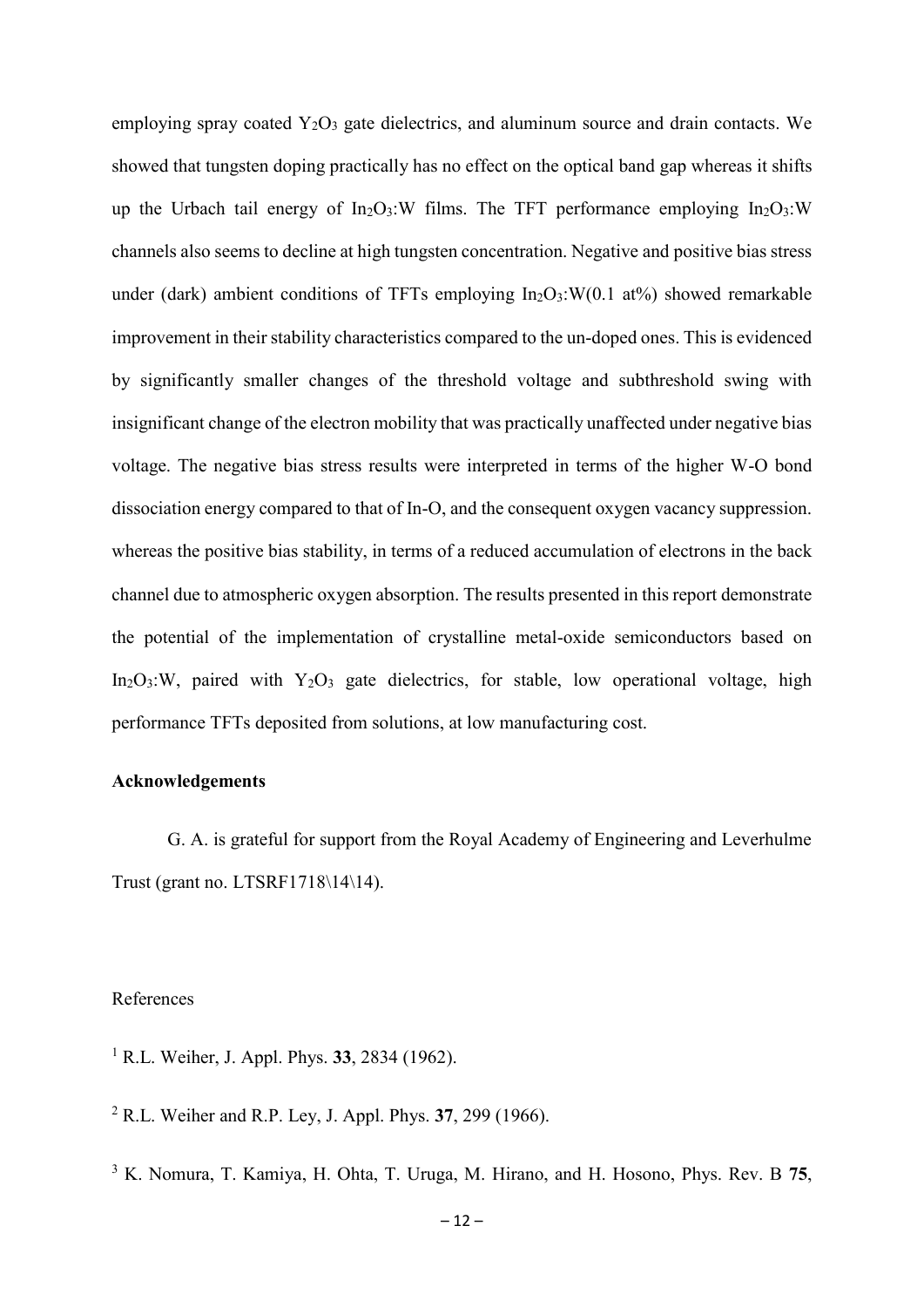035212 (2007).

<sup>4</sup> T. Kamiya, K. Nomura, and H. Hosono, Sci. Technol. Adv. Mater. **11**, (2010).

<sup>5</sup> H. Yabuta, M. Sano, K. Abe, T. Aiba, T. Den, H. Kumomi, K. Nomura, T. Kamiya, and H. Hosono, Appl. Phys. Lett. **89**, 10 (2006).

<sup>6</sup> K. Nomura, A. Takagi, T. Kamiya, H. Ohta, M. Hirano, and H. Hosono, Jpn. J. Appl. Phys. **45**, 4303 (2006).

<sup>7</sup> M.S. Park, D.H. Lee, E.J. Bae, D.H. Kim, J.G. Kang, D.H. Son, and S.O. Ryu, Mol. Cryst. Liq. Cryst. **529**, 137 (2010).

8 J.-Y. Kwon, D.-J. Lee, and K.-B. Kim, Electron. Mater. Lett. **7**, 1 (2011).

9 J.S. Park, K. Kim, Y.G. Park, Y.G. Mo, H.D. Kim, and J.K. Jeong, Adv. Mater. **21**, 329 (2009).

<sup>10</sup> P.T. Tue, T. Mivasako, J. Li, H.T.C. Tu, S. Inoue, E. Tokumitsu, and T. Shimoda, IEEE Trans. Electron Devices **60**, 320 (2013).

<sup>11</sup> E. Chong, K.C. Jo, and S.Y. Lee, Appl. Phys. Lett. **96**, 152102 (2010).

<sup>12</sup> T. Kim, S. Park, and S. Jeon, Sci. Rep. **7**, 1 (2017).

<sup>13</sup> K. Ghaffarzadeh, A. Nathan, J. Robertson, S. Kim, S. Jeon, C. Kim, U.-I. Chung, and J.-H. Lee, Appl. Phys. Lett. **97**, 113504 (2010).

<sup>14</sup> H.S. Choi, S. Jeon, H. Kim, J. Shin, C. Kim, and U.I. Chung, Appl. Phys. Lett. **99**, 2009 (2011).

<sup>15</sup> T. Kizu, N. Mitoma, M. Miyanaga, H. Awata, T. Nabatame, and K. Tsukagoshi, J. Appl. Phys. **118**, 125702 (2015).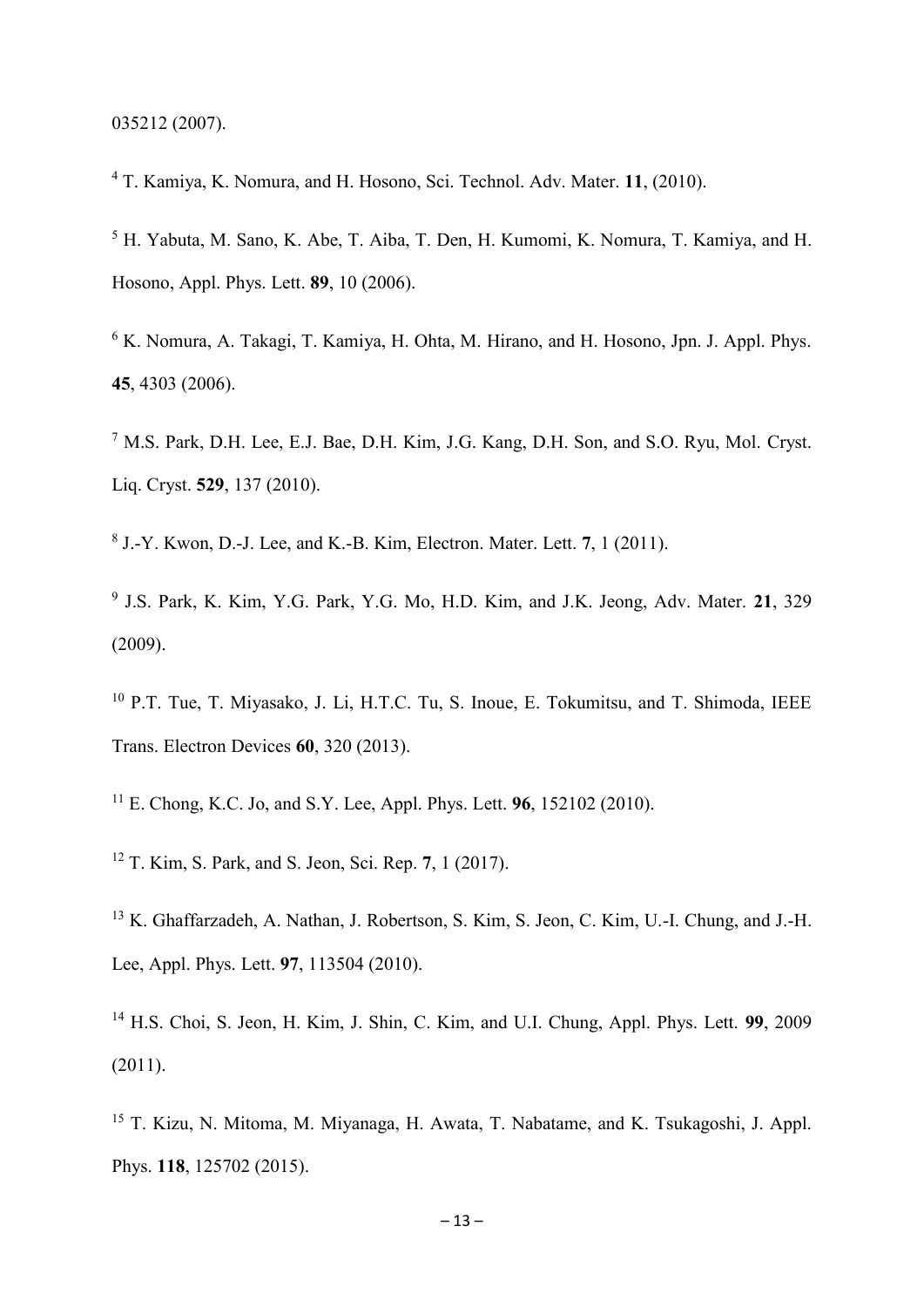<sup>16</sup> E. Chong, S.H. Kim, and S.Y. Lee, Appl. Phys. Lett. **97**, 252112 (2010).

- <sup>17</sup> J.Y. Choi, K. Heo, K.-S. Cho, S.W. Hwang, J. Chung, S. Kim, B.H. Lee, and S.Y. Lee, Sci. Rep. **7**, 15392 (2017).
- <sup>18</sup> J.W. Hennek, J. Smith, A. Yan, M.G. Kim, W. Zhao, V.P. Dravid, A. Facchetti, and T.J. Marks, J. Am. Chem. Soc. **135**, 10729 (2013).
- <sup>19</sup> N. Xiong, P. Xiao, M. Li, H. Xu, R. Yao, S. Wen, and J. Peng, Appl. Phys. Lett. **102**, 242102 (2013).
- <sup>20</sup> S. Parthiban and J.-Y. Kwon, J. Mater. Chem. C **3**, 1661 (2015).
- <sup>21</sup> S. Parthiban and J.-Y. Kwon, RSC Adv. **4**, 21958 (2014).
- <sup>22</sup> G. Goncalves, P. Barquinha, L. Pereira, N. Franco, E. Alves, R. Martins, and E. Fortunato, Electrochem. Solid-State Lett. **13**, H20 (2010).
- <sup>23</sup> T. Maruyama and T. Tago, Appl. Phys. Lett. **64**, 1395 (1994).
- <sup>24</sup> M.-F. Lin, X. Gao, N. Mitoma, T. Kizu, W. Ou-Yang, S. Aikawa, T. Nabatame, and K. Tsukagoshi, AIP Adv. **5**, 017116 (2015).
- <sup>25</sup> S. Aikawa, T. Nabatame, and K. Tsukagoshi, Appl. Phys. Lett. **103**, 172105 (2013).
- <sup>26</sup> N. Mitoma, S. Aikawa, X. Gao, T. Kizu, M. Shimizu, M.-F. Lin, T. Nabatame, and K. Tsukagoshi, Appl. Phys. Lett. **104**, 102103 (2014).
- <sup>27</sup> T. Kizu, S. Aikawa, N. Mitoma, M. Shimizu, X. Gao, M.-F. Lin, T. Nabatame, and K. Tsukagoshi, Appl. Phys. Lett. **104**, 152103 (2014).
- <sup>28</sup> P. Barquinha, A. Pimentel, A. Marques, L. Pereira, R. Martins, and E. Fortunato, J. Non. Cryst. Solids **352**, 1749 (2006).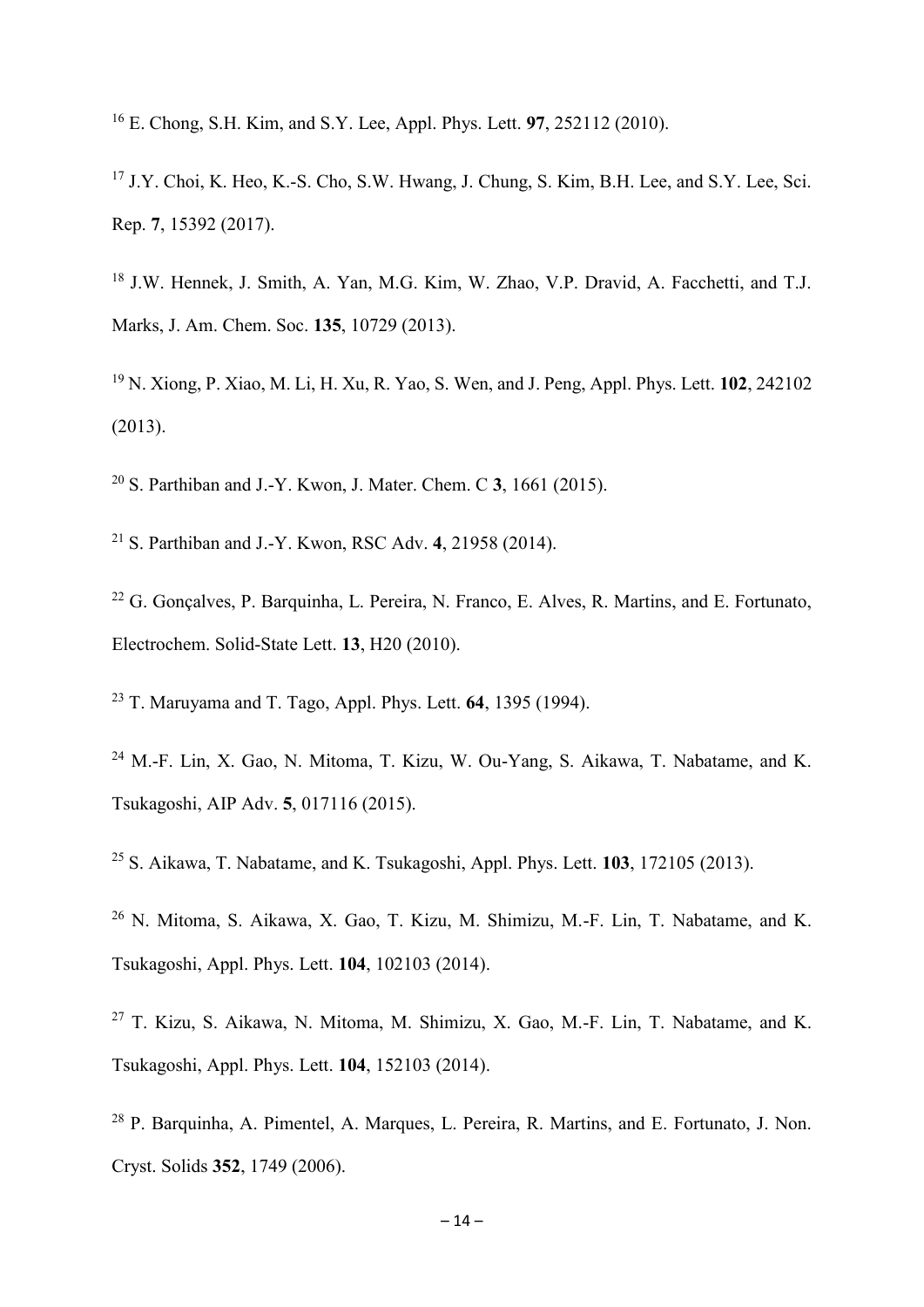<sup>29</sup> N.L. Dehuff, E.S. Kettenring, D. Hong, H.O. Chiang, J.F. Wager, R.L. Hoffman, C.H. Park, and D.A. Keszler, J. Appl. Phys. **97**, 064505 (2005).

<sup>30</sup> R.R. Krishnan, V.S. Kavitha, S.R. Chalana, R. Prabhu, and V.P.M. Pillai, JOM **71**, 1885 (2019).

<sup>31</sup> N. Mitoma, S. Aikawa, X. Gao, T. Kizu, M. Shimizu, M.F. Lin, T. Nabatame, and K. Tsukagoshi, Appl. Phys. Lett. **104**, (2014).

 $32$  X, Li, O, Zhang, W. Miao, L. Huang, Z. Zhang, and Z. Hua, J. Vac. Sci. Technol. A Vacuum, Surfaces, Film. **24**, 1866 (2006).

<sup>33</sup> S. Aikawa, T. Nabatame, and K. Tsukagoshi, Jpn. J. Appl. Phys. **58**, 090506 (2019).

<sup>34</sup> T. Kim, B. Jang, S. Lee, W.-Y. Lee, and J. Jang, IEEE Electron Device Lett. **39**, 1872 (2018).

<sup>35</sup> J.S. Lee, Y.-J. Kwack, and W.-S. Choi, ACS Appl. Mater. Interfaces **5**, 11578 (2013).

<sup>36</sup> L. Petti, H. Faber, N. Münzenrieder, G. Cantarella, P.A. Patsalas, G. Tröster, and T.D. Anthopoulos, Appl. Phys. Lett. **106**, 10 (2015).

<sup>37</sup> H. Faber, Y.H. Lin, S.R. Thomas, K. Zhao, N. Pliatsikas, M.A. McLachlan, A. Amassian, P.A. Patsalas, and T.D. Anthopoulos, ACS Appl. Mater. Interfaces **7**, 782 (2015).

<sup>38</sup> G. Adamopoulos, S. Thomas, D.D.C. Bradley, M.A. McLachlan, and T.D. Anthopoulos, Appl. Phys. Lett. **98**, 1 (2011).

<sup>39</sup> R.N. Sharma and A.C. Rastogi, J. Appl. Phys. **74**, 6691 (1993).

<sup>40</sup> M. Gurvitch, L. Manchanda, and J.M. Gibson, Appl. Phys. Lett. **51**, 919 (1987).

<sup>41</sup> Y.N. Xu, Z. quan Gu, and W. Ching, Phys. Rev. B - Condens. Matter Mater. Phys. **56**, 14993 (1997).